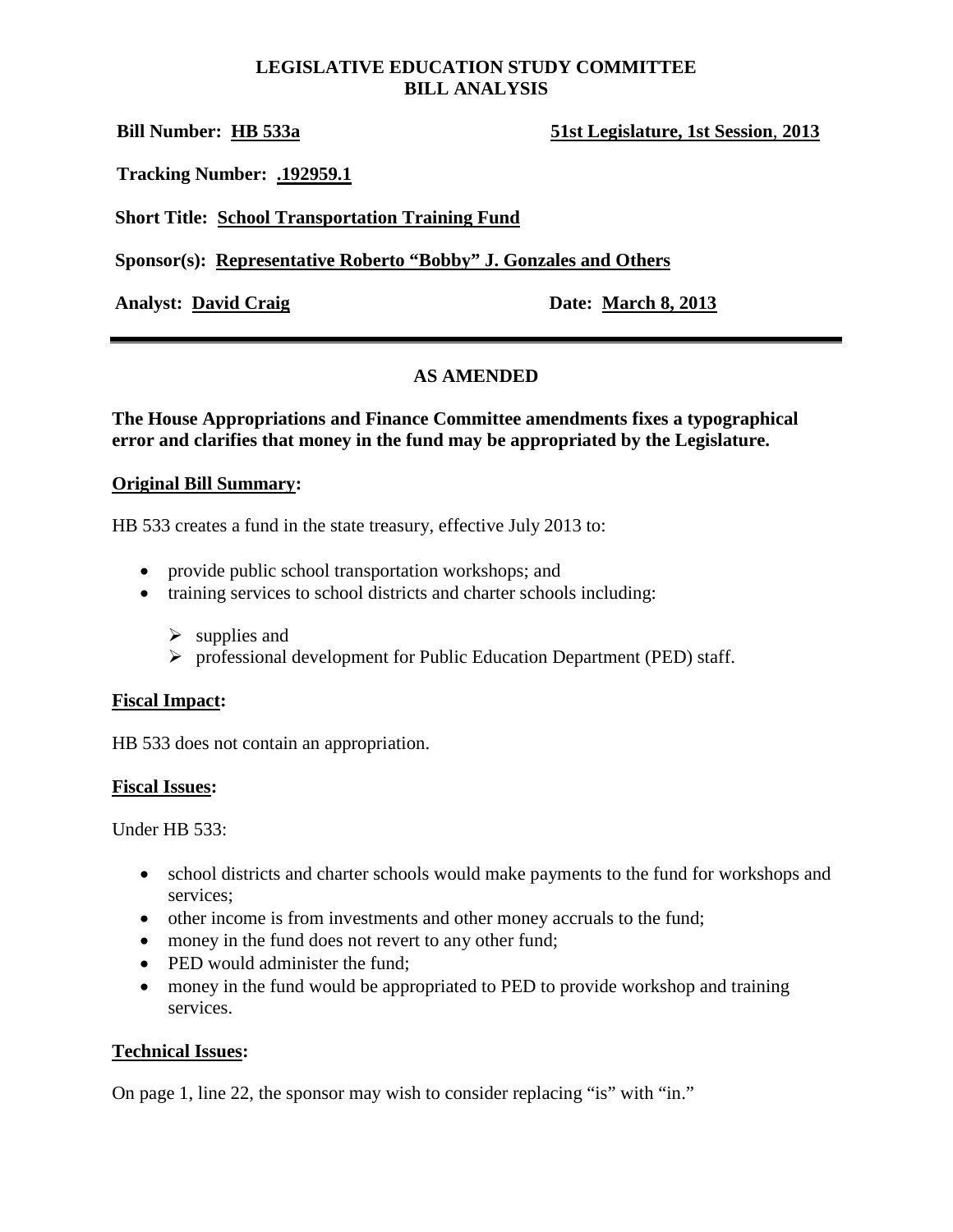### **Substantive Issues:**

According to the PED analysis, the School Transportation Bureau (STB), administers three major programs:

- the School Bus Driver Instructor Program;
- the Commercial Drivers License Examiner Program; and
- the School Bus Inspection Program.

These programs are required in order to train and test new school bus drivers throughout the state as well as bus inspectors. They are key component in ensuring a safe and qualified driver workforce among districts and charter schools statewide.

Also according to the PED analysis:

- all three of these programs require training to school districts and school bus contractors who want to become certified in each of the respective programs;
- each of these trainings are week-long trainings that occur throughout the year in different regions of the state;
- currently PED charges \$200 per person to attend each of these trainings;
- these funds are used to cover the cost of trainings including equipment, supplies, and travel for STB employees; and
- funds may also be used to pay for professional development of PED employees to ensure the department continues to provide high quality training to drivers and inspectors.

According to PED, "the department does not have an appropriate fund to deposit fees received and as such contracts with a Regional Education Cooperative (REC) to collect funds, schedule the trainings, and pay conference costs. While the REC accounts for funds received, these funds are not under the direct control of the department and our external auditors have noted that they would like for the department to receive and deposit fees directly."

# **Background:**

During the 2012 interim, the Legislative Education Study Committee (LESC) convened a school transportation subcommittee to examine school bus transportation data, funding, and safety issues, and to provide recommendations to the full committee prior to the 2013 legislative session. One item of discussion was potential training for school district and school bus contractors regarding safety and operations issues.

# **Committee Referrals:**

# HEC/HAFC

# **Related Bills:**

HB 290 *K-3 Plus Program Buses* HB 328a *School Bus Fuel Gross Receipts* HB 419a *School Transportation Reporting Dates* \*HB 447a *Transportation Emergency Fund* HB 532 *School District Liens on Certain School Buses*